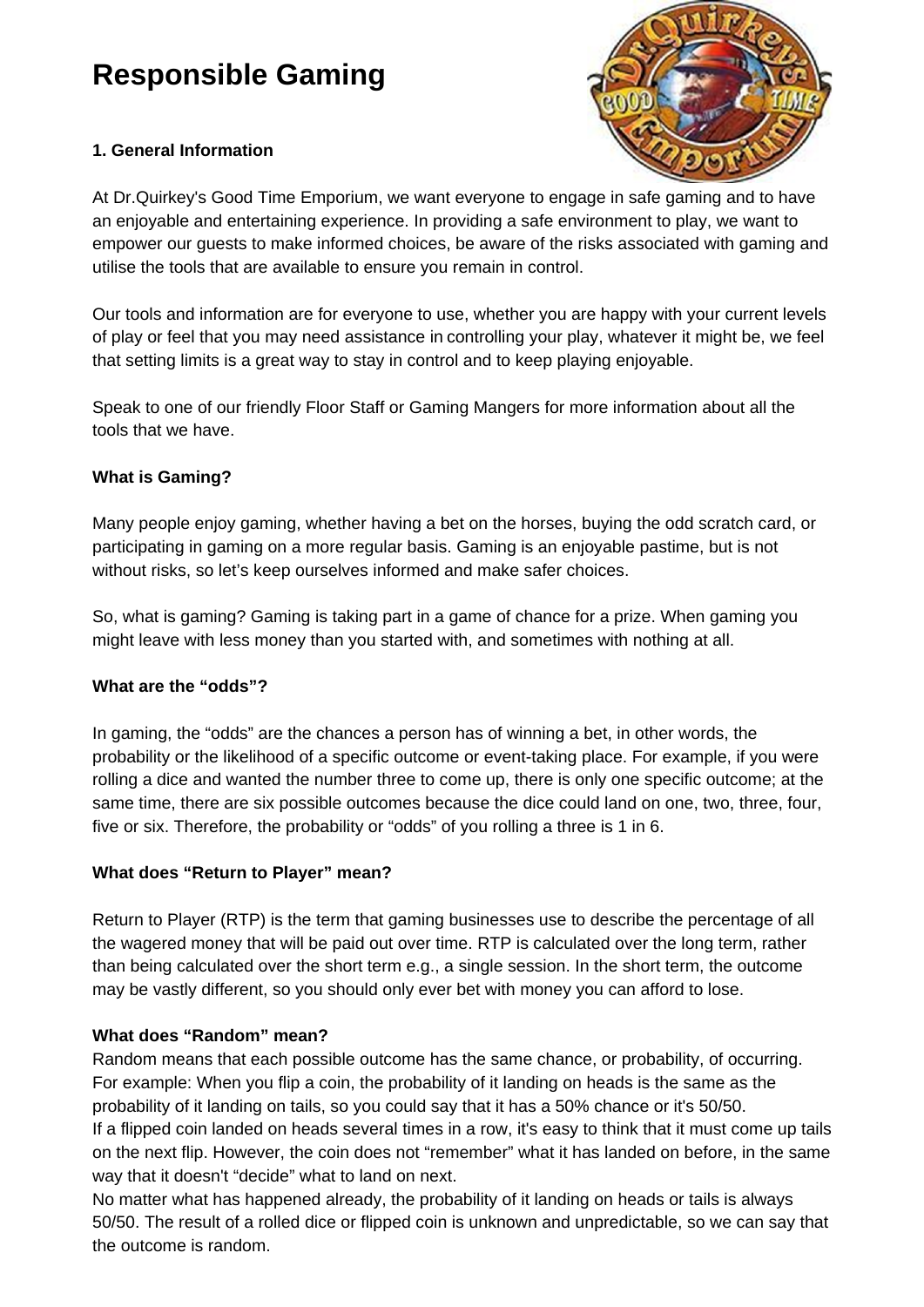

## **2.Gaming Safely**

Most people play for entertainment, fun, and enjoyment. Following these tips can help you to play safely and keep it enjoyable:

1. Don't think of playing to make money: Think of playing as a form of entertainment, just like buying a movie ticket.

2. Only play with money you can afford to lose: play within your entertainment budget.

3. Set a money limit in advance: When it's gone – it's over! If you win, great!

4. Set a time limit in advance: It's easy to lose track of time when you're playing.

5. Never chase your losses: If you lose your set money limit and then try to win some of it back before you leave, then you haven't really set a money limit. Chasing your losses will usually just lead to bigger and bigger losses.

6. Don't play when you're depressed or upset: Decision-making can be more difficult when you're stressed or feeling emotional. Make sure you only play when you're feeling happy and clearheaded.

7. Balance gaming with other enjoyable activities: When playing becomes your only form of entertainment, it's unlikely that you're still just playing for the fun of it, and your playing may even become a problem. Make sure playing isn't your only pastime.

8. Take frequent breaks: Playing continuously can cause you to lose track of time and perspective. Step out for some air or a bite to eat at regular intervals.

9. Stick to your budget!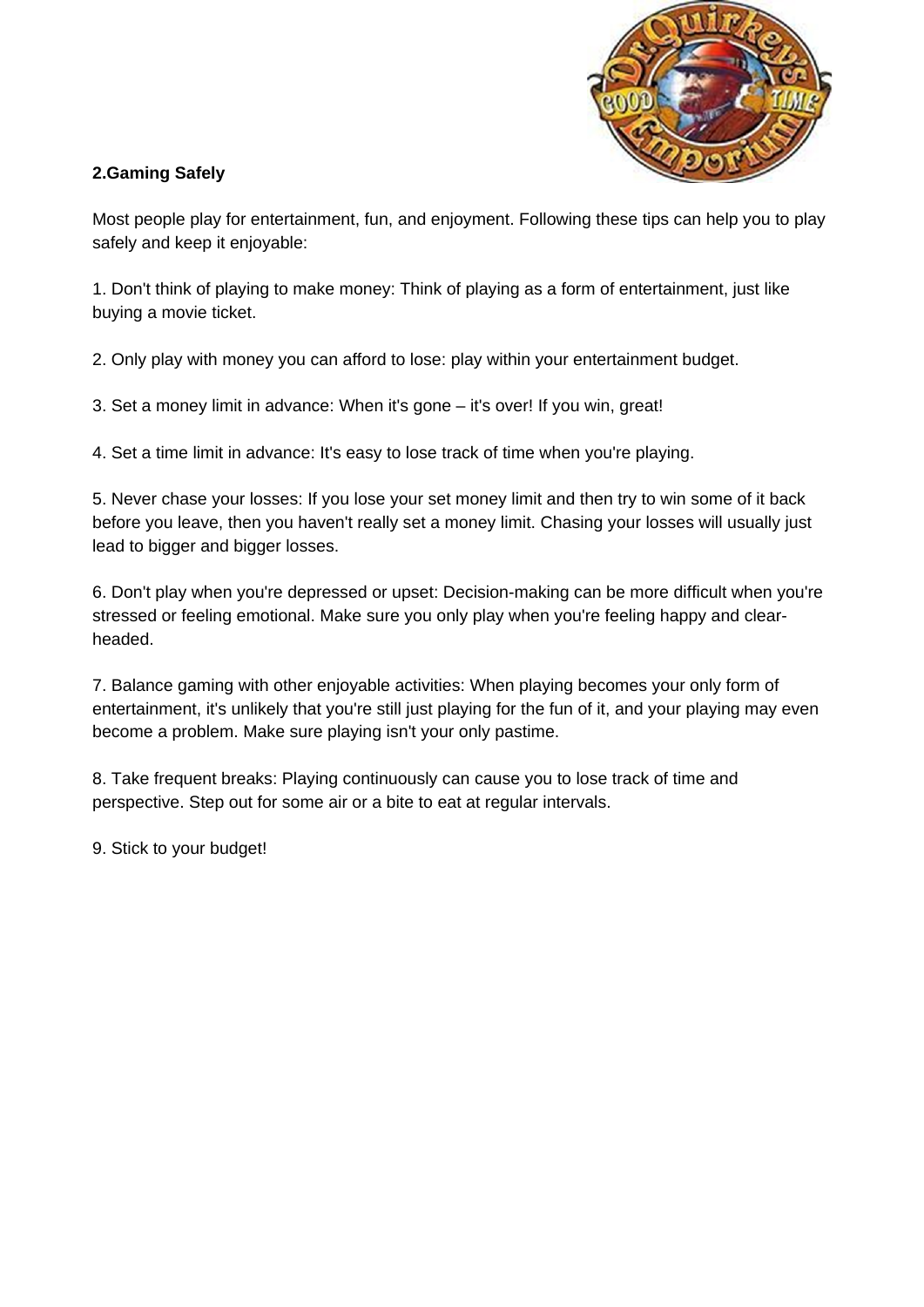

# **3. Recognising Problem Gaming**

What is problem Gaming?

Problem Gaming is an urge to play continuously despite clear harmful negative consequences or a desire to stop. Problem Gaming can be defined by harm experienced by the player and/or others.

Is your playing causing problems for you or others around you?

The following signs may indicate a problem:

- 1. Spending more money and time in a casino than you can afford.
- 2. Finding it hard to manage or stop your play.
- 3. Having arguments with family or friends about money and casinos.

4. Losing interest in usual activities or hobbies like going out with friends or spending time with family.

- 5. Always thinking or talking about Casinos.
- 6. Lying about your play or hiding it from other people.
- 7. Chasing losses or playing to get out of financial trouble.
- 8. Playing until all your money is gone.
- 9. Borrowing money, selling possessions, or not paying bills to pay for a visit to the casino.

10. Needing to play with larger amounts of money or for a longer time to get the same feeling of excitement or buzz.

11. Neglecting work, school, family, personal needs, or household responsibilities because of time spent in Casinos.

12. Feeling anxious, worried, guilty, depressed, or irritable.

# **Help and Support**

If you would like help and support in relation to your play, or, someone you know, or you would just like to know more, the following organisations are available and provide free, confidential advice on matters of problem gaming.

#### - **GA – Gamblers Anonymous. (Ireland)**

Please call 087 748 5878 (10am-10pm) or visit https://www.gamblersanonymous.ie/

#### - **GamCare (UK&N.Ireland)**

GamCare offers a [moderated](http://www.gamcare.org.uk/gamcare-forum) online forum and daily online group [chatrooms](http://www.gamcare.org.uk/group-chatroom) to enable those affected by gambling harms to connect with others in similar situations, share their experience and support one another. Please visit www.gamcare.org.uk

#### - **[Gambling](http://www.gamblingtherepy.org/) Therapy**

Gambling therapy are a global online support service, offering advice in multiple languages for people who have been adversely affected by gambling. Please visit [www.gamblingtherapy.org](http://www.gamblingtherapy.org/)